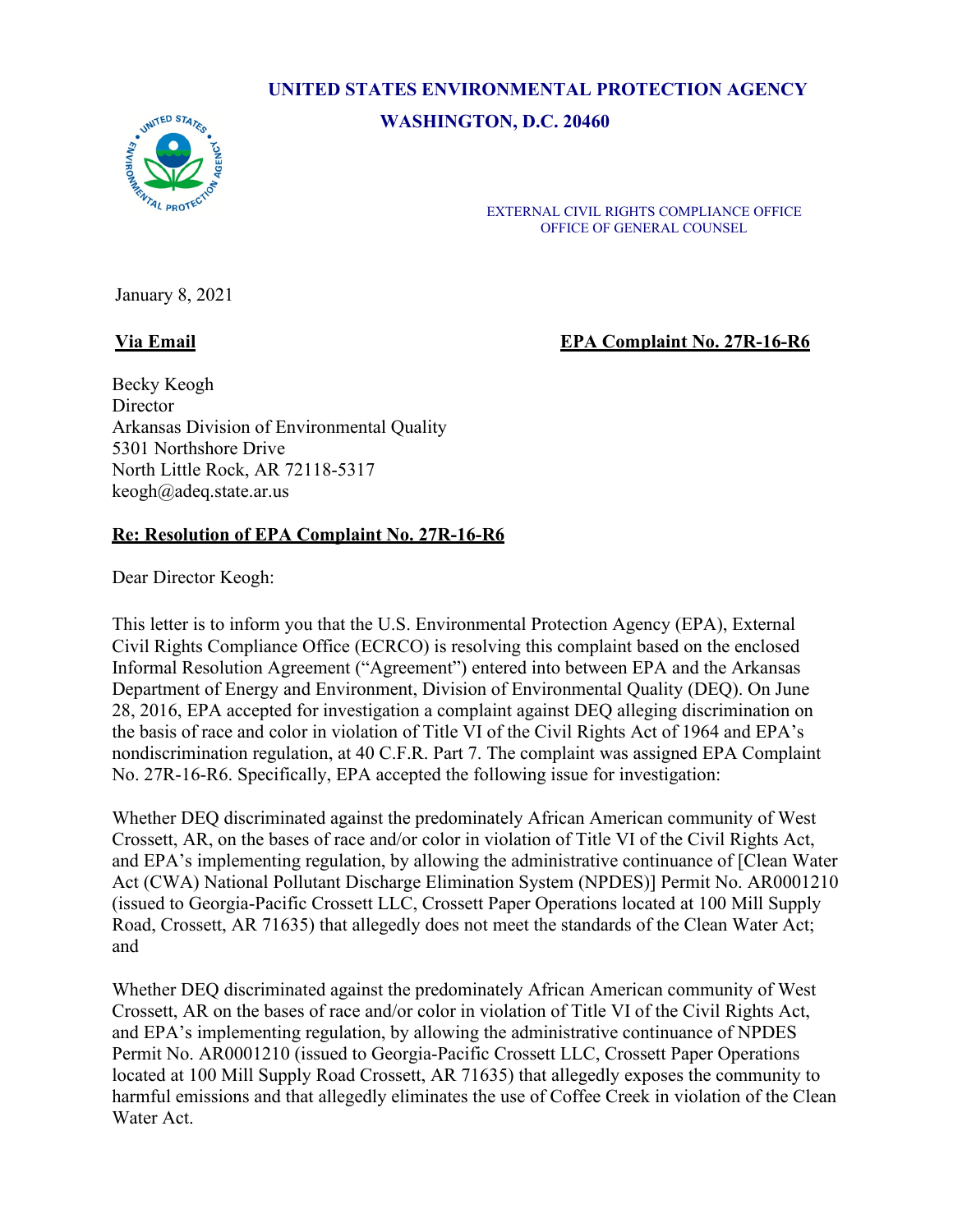#### Director Keogh 2

During the course of EPA's investigation, DEQ agreed to enter into the Agreement in order to resolve EPA Complaint No. 27R-16-R6. The enclosed Agreement is entered into by EPA pursuant to the authority granted to EPA under the federal nondiscrimination laws, including Title VI and 40 C.F.R. Part 7. It is understood that the Agreement does not constitute an admission by DEQ of any violation or a finding by EPA of compliance or noncompliance with applicable federal non-discrimination laws and regulation.

The enclosed Agreement does not affect DEQ's continuing responsibility under Title VI, 40 C.F.R. Parts 5 and 7, and other federal nondiscrimination laws, nor does it affect EPA's investigation of any Title VI or other federal civil rights complaints or address any other matter not covered by this Agreement. This letter sets forth EPA's disposition of the complaint. This letter is not a formal statement of EPA policy and should not be relied upon, cited, or construed as such.

EPA is committed to working with DEQ as it implements the provisions of the Agreement. If you have any questions regarding this letter and the Agreement between EPA and DEQ, please contact me at  $(202)564-9649$  or by e-mail [at dorka.lilian@epa.gov.](mailto:dorka.lilian@epa.gov)

Sincerely,

 $H - P$ 

Lilian S. Dorka **Director** External Civil Rights Compliance Office Office of General Counsel

Enclosure:

cc: Angelia Talbert-Duarte Associate General Counsel Civil Rights & Finance Law Office

> David Gray Deputy Regional Administrator Deputy Civil Rights Official US EPA Region 6

James McGuire Regional Counsel US EPA Region 6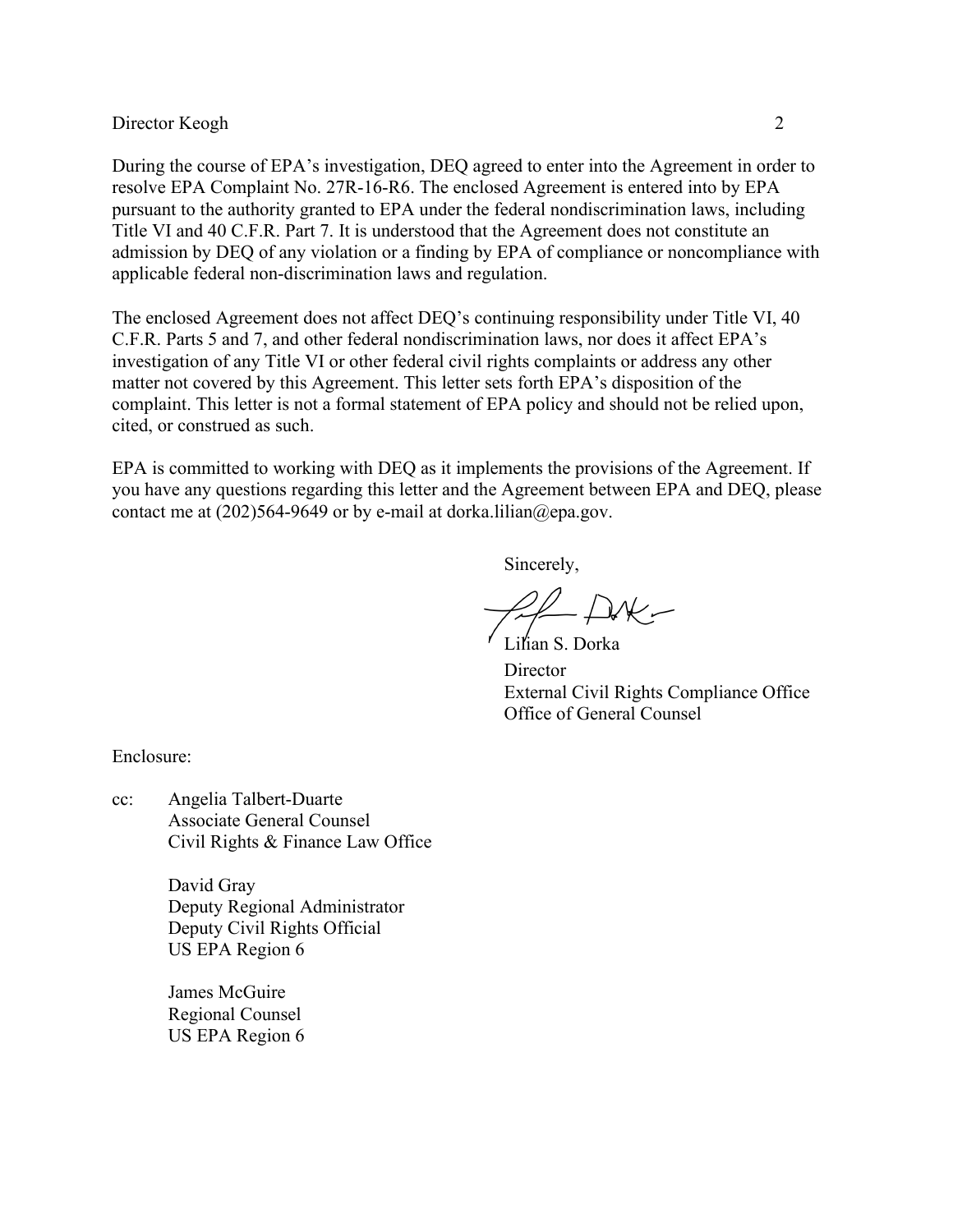## UNITED STATES ENVIRONMENTAL PROTECTION AGENCY



WASHINGTON, D.C.2O45O

#### EXTERNAL CIVIL RIGHTS COMPLIANCE OFFICE OFFICE OF GENERAL COUNSEL

# INFORMAL RESOLUTION AGREEMENT between the ARKANSAS DEPARTMENT OF ENERGY AND ENVIRONMENT DIVISION OF ENVIRONMENTAL QUALITY and the UNITED STATES ENVIRONMENTAL PROTECTION AGENCY EPA Complaint No. 27R-16-R6

# I. PURPOSE AND JURISDICTION

- A. Title VI of the Civil Rights Act of 1964, 42 U.S.C. §§ 2000d to 2000d-7 (Title VI), and other federal nondiscrimination laws, and United States Environmental Protection Agency's (EPA) implementing regulations at 40 C.F.R. Parts 5 and 7, prohibit discrimination on the basis of race, color, national origin, disability, sex and age in the programs or activities of applicants for or recipients of federal financial assistance. The Arkansas Department of Energy and Environment, Division of Environmental Quality (DEQ) receives financial assistance from EPA and, therefore, must ensure nondiscrimination in programs and activities pursuant to the provisions of Title VI, and other federal nondiscrimination laws, and EPA's implementing regulations.
- B. on June 28,2016, EPA's External civil Rights compliance office (ECRCO) accepted for investigation, EPA Complaint No. 27R-16-R6, brought under Title VI and EPA's regulation at 40 C.F.R. Part 7 that alleged discrimination based on race and color in violation of Title VI. EPA accepted for investigation the following issues:
	- whether DEQ discriminated against the predominately African American community of West Crossett, AR, on the bases of race and/or color in violation of Title VI of the Civil Rights Act, and EPA's implementing regulation, by allowing the administrative continuance of [Clean Water Act (CWA) National Pollutant Discharge Elimination System (NPDES)] Permit No. AR0001210 (issued to Georgia-Pacific Crossett LLC, Crossett Paper Operations located at 100 Mill Supply Road, Crossett, AR 71635) that allegedly does not meet the standards of the Clean Water Act; and 1
	- whether DEQ discriminated against the predominately African American community of West Crossett, AR on the bases of race and/or color in  $2.$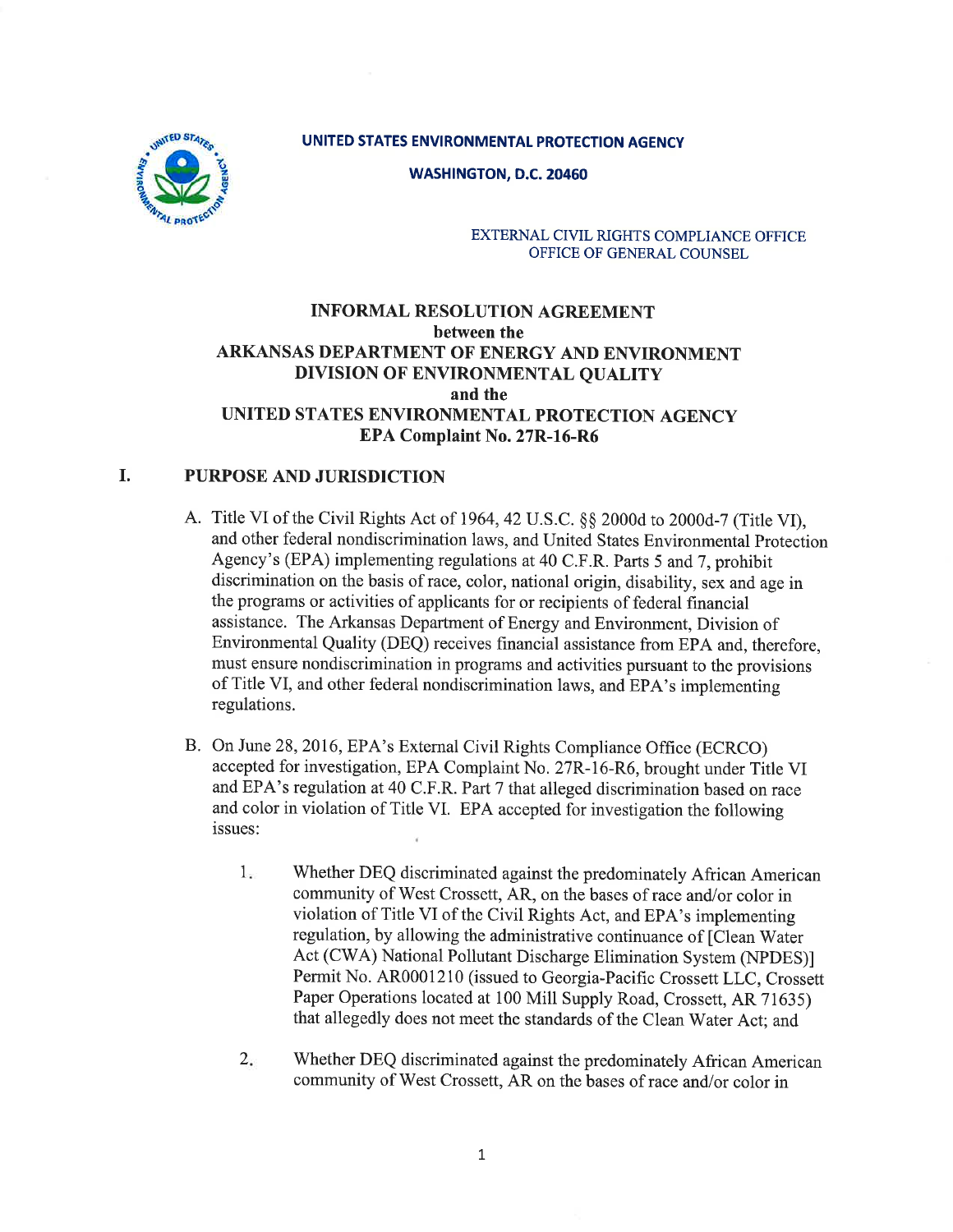violation of Title VI of the Civil Rights Act, and EPA's implementing regulation, by allowing the administrative continuance of NPDES Permit No. AR0001210 (issued to Georgia-Pacific Crossett LLC, Crossett Paper Operations located at 100 Mill Supply Road Crossett, AR 71635) thal allegedly exposes the community to harmful emissions and that allegedly eliminates the use of Coffee Creek in violation of the Clean Water Act.

- C. During the course of ECRCO's investigation of Complaint No 27R-16-R6, DEe agreed to enter into this Informal Resolution Agreement (Agreement). This Agreement is entered into pursuant to the authority granted EPA under the federal non-discrimination laws, including Title VI of the Civil Rights Act of 1964, and the EPA regulations found at 40 C.F.R. Parts 5 and 7, and resolves the issues accepted for investigation in EPA Complaint No. 27R-16-R6 and additional concerns identified by EPA.
- D. DEQ is committed to carrying out its responsibilities in a nondiscriminatory manner, in accordance with the requirements of Title VI, as well as the other federal nondiscrimination laws enforced by EPA, and 40 C.F.R. Parts 5 and 7. The activities detailed in Sections III and IV of this Agreement which DEQ has voluntarily agreed to undertake and implement, are in furtherance of this commitment.
- E. This Agreement is entered into by DEQ and the EPA ECRCO
- F. This Agreement does not constitute an admission by DEQ of a violation of, or <sup>a</sup> finding of compliance or noncompliance by EPA with, Title VI or 40 C.F.R. Parts <sup>5</sup> and 7.

#### II. BACKGROUND

- A. EPA acknowledges that EPA issued NPDES Permit AR0001210 to Georgia-Pacific Crossett LLC in 1974,1986, and 1991. DEQ first issued NPDES Permit AR0001210 to Georgia-Pacific Crossett LLC in 2004. DEQ maintains that it has continued to perform its obligations to monitor Georgia-Pacific Crossett LLC's compliance with its NPDES permit though inspections and reviews of Georgia-Pacific Crossett LLC's discharge monitoring reports.
- B. EPA acknowledges that prior to the acceptance of the subject complaint, EPA initiated enforcement actions against Georgia-Pacific LLC.
	- Under its authority pursuant to the Clean Water Act<sup>1</sup>, on June 23, 2016, EPA entered into an administrative settlement with Georgia-Pacific LLC, a Delaware Company to address the facility's failing to utilize appropriate test procedures and follow Best Management Practices.<sup>2</sup>  $1.$

<sup>&</sup>lt;sup>1</sup> Section 309(g) of the CWA, 33 U.S.C.  $$1319(g)$ .

<sup>&</sup>lt;sup>2</sup> United States Environmental Protection Agency, Region 6, Consent Agreement and Final Order, Docket No. CWA-06-2016-1735.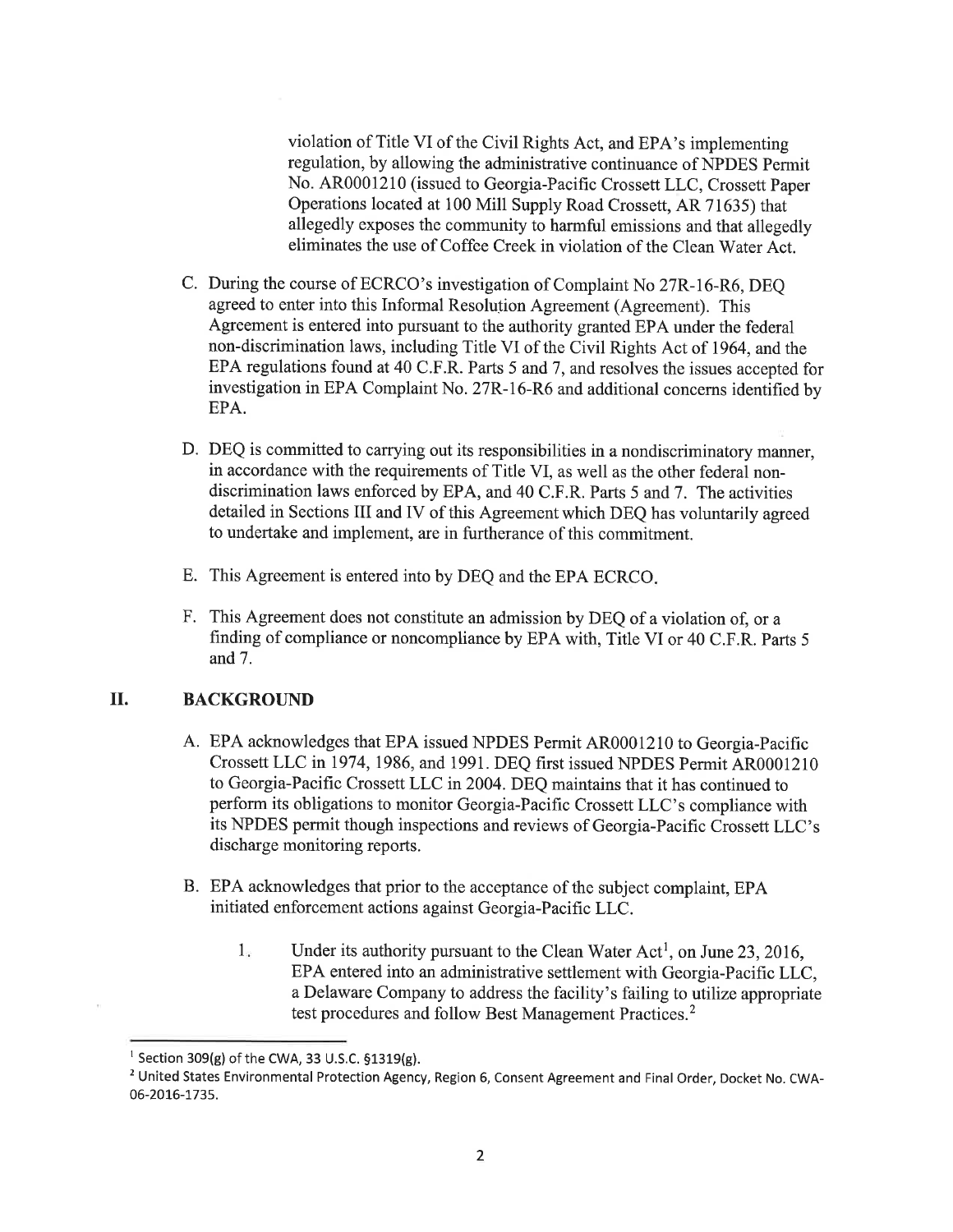- 2. Under its authority pursuant to the Resource Conservation and Recovery Act (RCRA),<sup>3</sup> on August 25, 2016, EPA issued a Consent Agreement and Final Order to Georgia-Pacific LLC to address universal waste management practices, to comply with the hazardous waste manifest requirements, and to implement standard operating procedures for hazardous waste determinations.<sup>4</sup>
- Under its authority pursuant to the Clean Air Act's (CAA) National Emission Standards for Hazardous Air Pollutants,<sup>5</sup> on September 26, 2016, EPA issued an Administrative Compliance Order on Consent to Georgia-Pacific Chemicals LLC due to improper operational performance testing. $6$  $3.$
- Under its authority pursuant to the Clean Air Act,<sup>7</sup> on January 9, 2017, EPA issued two (2) Administrative Orders on Consent to Georgia-Pacific LLC Chemicals, and Georgia-Pacific Crossett LLC to address violations of the Clean Air Act Risk Management Program regulations.<sup>8</sup> 4.
- C. Between 2014 and 2016, EPA, DEQ, and the Arkansas Department of Health (ADH) participated in community meetings in the City of Crossett, AR to address the following community concerns:
	- Exposure to hydrogen sulfide and overall air quality; I
	- Drinking water contamination and the Georgia-Pacific wastewater treatment system;  $2.$
	- Hazardous waste disposal on Georgia-Pacific property and within the community;  $3.$
	- 4. Long-term exposure to hazardous chemicals; and

<sup>&</sup>lt;sup>3</sup> Section 3008(a) of RCRA, 42 U.S.C.§6928 as amended by the Hazardous and Solid Waste Amendments of 1984; and 40 C.F.R.  $\S$ §22.13(b) and 22.18(b)(2) and (3).

<sup>4</sup>United States Environmental Protection Agency, Region 6, Consent Agreement and Final Order, USEpA Docket No. RCRA-0602016-0909 entered into by the United States Environmental Protection Agency, Region 6 and Georgia-Pacific LLC located at 100 Mill Supply Road in Crossett, AR.

 $5$  113(a)(3) of the Clean Air Act, 42 U.S.C. § 7413(a)(3).

<sup>6</sup>United States Environmental Protection Agency, Region 6, Administrative Compliance Order on Consent, Docket No. CAA-06-2016-3417 issued to Georgia-Pacific LLC located in Crossett, AR.

 $7$  Section 113(a)(3) of the CAA, 42 U.S.C. §7413(a)(3).

<sup>8</sup>United States Environmental Protection Agency, Region 6, Administrative Compliance Order on Consent, Docket No. CAA 06-2017-3304 and No. CAA 06-2017-3305 entered into by the United States Environmental Protection Agency, Region 6 and Georgia-Pacific LLC (GP Paper and GP Chemical, respectively) located in Crossett, AR.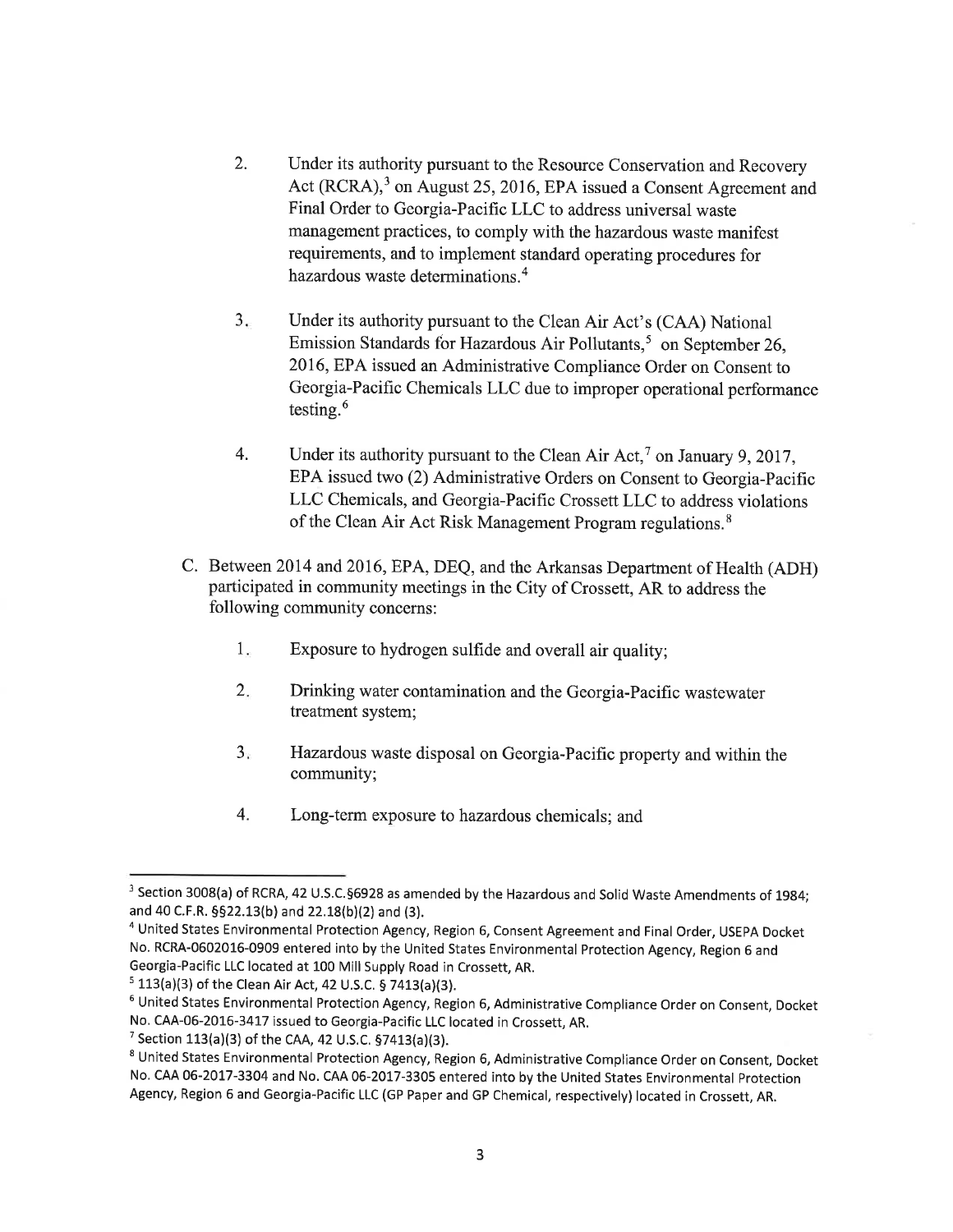5. Communication at the local and state levels. $9$ 

Through the DEQ and ADH partnership, a community action plan was drafted which included action items specific to the City of Crossett, AR. (https ://www. epa. gov/sites/production/files/20 1 7-  $03$ /documents/qtrly update ar ej action plan 1-26-17.pdf).

- D. DEQ's Water Quality Planning Branch manages the State's triennial review of water quality standards, the biennial Integrated Water Quality Monitoring and Assessment Report  $[CWA \S 305(b)$  Report] and the List of Impaired Waterbodies  $[CWA \S 303(d)]$ List], and its Water Quality Monitoring Networks for surface water and groundwater. DEQ's Water Quality Planning Branch utilizes the data collected from its Water Quality Monitoring Networks for the triennial review of water quality standards, preparation of the CWA \$ 305(b) Report, establishing priority ranking of total maximum daily loads for impaired waterbodies, $10$  developing water quality standards and criteria, evaluating the designated use attainments, and prioritizing restoration and remediation activities. $<sup>11</sup>$ </sup>
- E. EPA Complaint No. 27R-16-R6 alleges that NPDES Permit No. AR0001210, issued to Georgia-Pacific Crossett LLC, is not a legal permit because it allows Georgia-Pacific Crossett LLC "to use the upper part of Coffee Creek as an extension of its facility and without meeting Clean Water Act requirements." The complaint states that "[t]he entire length of Coffee Creek from its headwaters to the Ouachita River is a navigable water as defined in the Clean Water Act at 33 U.S.C. \$ 1362(7) and is a water of the United States as defined in 40 C.F.R. \$ 122.2." The complaint describes "Coffee Creek" as follows:

fCoffee Creek] flows south from the Georgia Pacific facility approximately three miles to a dammed portion of the creek called Mill Pond. Coffee Creek then flows from the pond approximately another five miles to Mossy Lake. From Mossy Lake, Coffee Creek flows about a half of a mile to the Ouachita River at a point approximately two miles upstream from the Louisiana border.

Since 1973, the state of Arkansas's water Quality Standards, as approved by EpA beginning in 1980,<sup>12</sup> identify Coffee Creek as a water of the state that does not have primary contact recreation and fishery uses.<sup>13</sup> DEQ acknowledges that there is existing

<sup>&</sup>lt;sup>9</sup> Action Plan and Chronology of Activities for the Community of Crossett; Ashley County, Arkansas; October 22, 2014; p. 1

<sup>&</sup>lt;sup>10</sup> 40 C.F.R. § 130.8

<sup>1140</sup> c.F.R. S 130.7

<sup>&</sup>lt;sup>12</sup> See Regulation Establishing Water Quality Standards for Surface Waters of the State of Arkansas, dated March 27, 2020, https://www.epa.gov/wqs-tech/water-quality-standards-regulations-arkansas#state

<sup>&</sup>lt;sup>13</sup> Arkansas Pollution Control and Ecology Commission, Regulation 2, Regulation Establishing Water Quality Standards for Surface Waters of the State of Arkansas.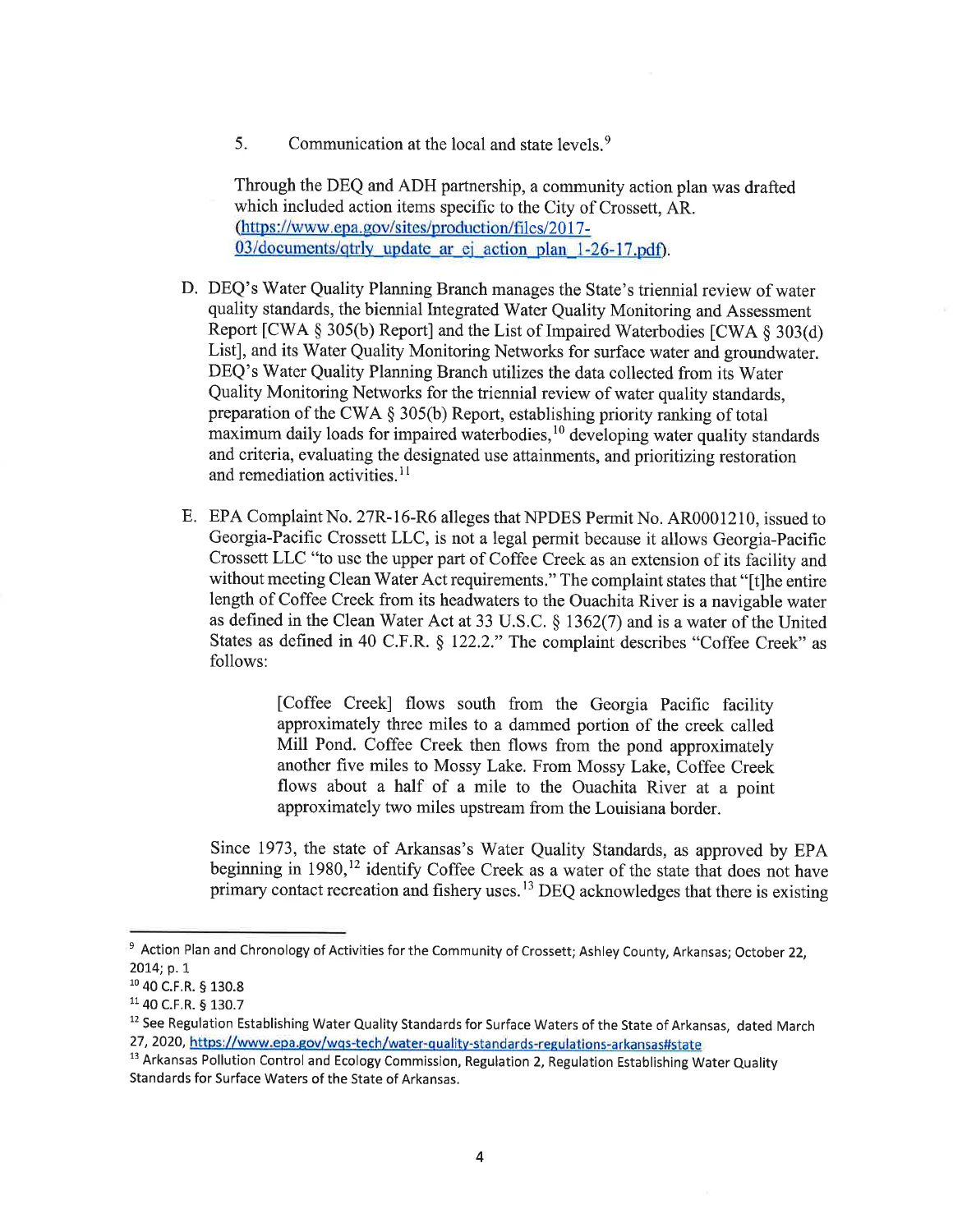disagreement over whether the water of the state identified as "Coffee Creek" is clearly defined.

- F. On December 14, 2018, contemporaneously with the lodging of a Consent Decree the United States, on behalf of EPA, and DEQ filed a Complaint in an action against Georgia Pacific Chemicals, and Georgia-Pacific Consumer Operations LLC (Settling Defendants) alleging that they violated Sections 113(b) and  $112(r)(1)$  of the CAA, 42 U.S.C. §§ 7413(b) and 7412(r)(1) as well as Arkansas Code. Annotated §§ 8-4-103 et seq.  $^{14}$
- G. On February 7,2019, EPA, DEQ, and Georgia-Pacific officials met with residents of Crossett, Arkansas for a public meeting to discuss the proposed Consent Decree. About three dozen Crossett residents and other concerned individuals attended.
- H. On June 4, 2019, Georgia-Pacific publicly announced the planned closure of the pulp manufacturing component ("Pulp Mill"), a significant part of the paper manufacturing facility in Crossett and a significant source of pollutant emissions. Because this planned closure would affect Georgia-Pacific's ability to perform certain obligations under the original Consent Decree, the Parties negotiated the Amended Consent Decree and lodged it with the Court earlier this year. On February 7, 2020, the United States published notice of the Amended Consent Decree (ACD) in the Federal Register, 85 Fed. Reg.7331 (Feb. 7, 2020).
- I. On May 18,2020, the ACD was entered into by and between the United States of America, on behalf of the Environmental Protection Agency, DEQ, and the Settling Defendants. The ACD assessed a civil penalty in the sum of \$600,000, requires the facilities to comply with regulations, and implement supplemental environmental projects (SEPs) as outlined in the ACD. "Specifically, under the Amended Consent Decree, with the Permanent Shutdown of the Pulp Mill, Settling Defendants are required to pay civil penalties and perform certain supplemental environmental projects ("SEP"s) to reduce pollutant emissions."<sup>15, 16</sup>
- J. As is ECRCO's practice, during the course of this investigation, ECRCO reviewed DEQ's policies and procedures regarding its foundational nondiscrimination program, including the procedural safeguards required by EPA s non-discrimination regulation, public participation policies and procedures, as well as required policies and

<sup>&</sup>lt;sup>14</sup> United States, et al. v. Georgia Pac. Chem., et al., Case No. 1:18-cv-01076-SOH (W.D. Ark. Dec. 14, 2018); Section l; p. 1.

<sup>&</sup>lt;sup>15</sup> United States, et al. v. Georgia Pac. Chem., et al., Case 1:18-cv-01076-SOH (W.D. Ark. May 18, 2020); Document t7-2, Page 9 of 24 Page lD #: 258; Section ll; p. 5.

<sup>&</sup>lt;sup>16</sup> A SEP is an environmentally beneficial project that a defendant agrees to undertake in settlement of an enforcement action, but that the defendant is not otherwise legally required to perform. See EpA, Supplemental Environmental Projects Policy (May 5, 1998) ("sEP policy"), 63 Fed. Reg.24796,24797-98 (May 5, 199g). ln the ACD, the Settling Defendants agree to provide a long-ladder fire truck to the City of Crossett Fire Department, implement a "Vacuum Pump SEP" to achieve pollution prevention or pollution reduction, and implement an Epichlorohydrin Storage SEP to reduce the potential for pollution and off-site consequences in the event of a spill of Epichlorohydrin from the GP Chemical Facility's trailer-based storage system.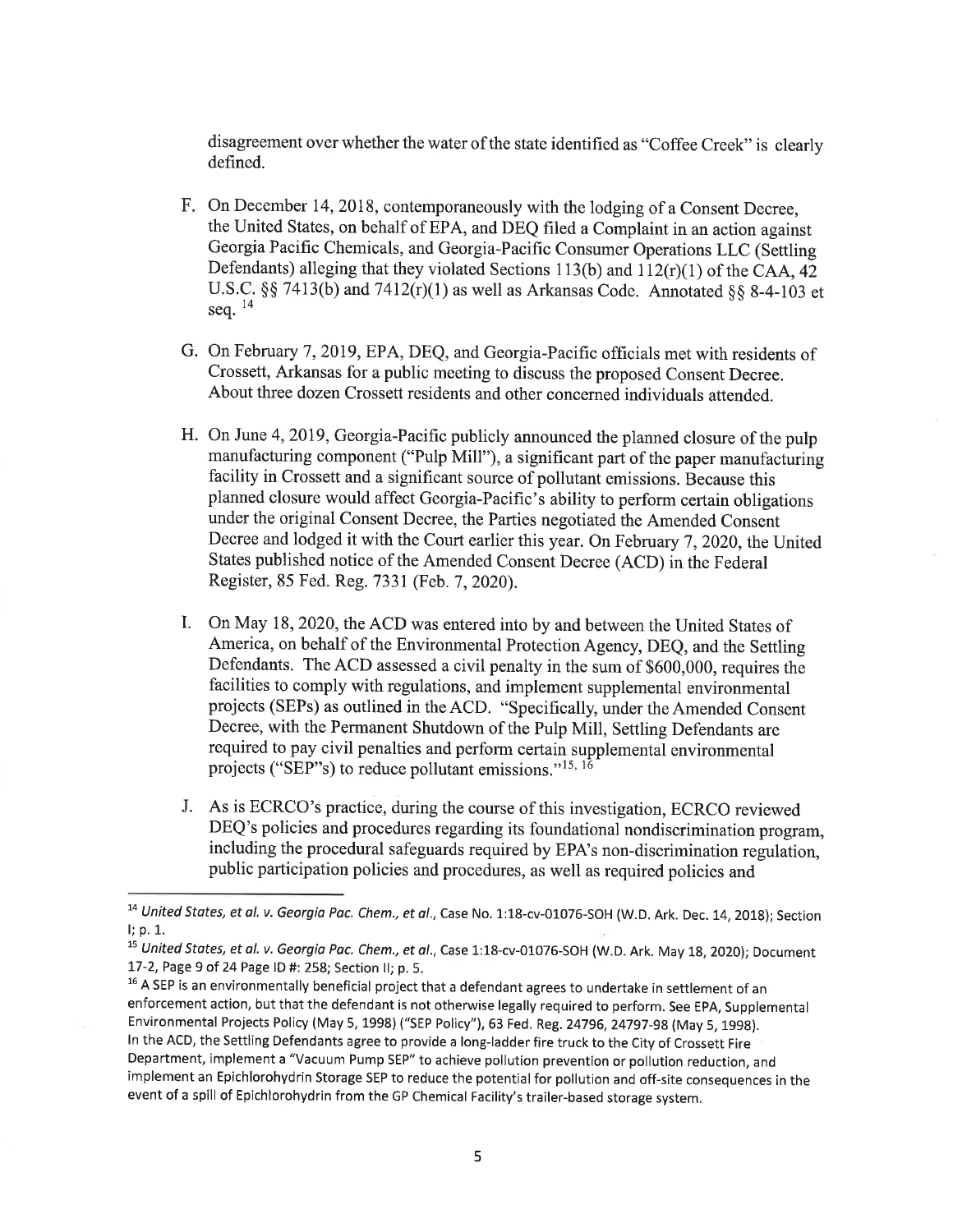procedures to ensure continued and meaningful access to DEQ programs and activities for persons with disabilities and limited-English proficiency. During this review, DEQ has, with ECRCO's assistance, continued to enhance its existing policies and procedures. The details of this work will be addressed under a separate process, whereby EPA will provide continued technical assistance to DEQ on its ongoing improvement to its nondiscrimination program.

# III. SPECIFIC DEQ COMMITMENTS

- A. DEQ will respond to EPA's comments on Mossy Lake and Coffee Creek prior to its final submission of Rule 2 to the Arkansas Pollution control and Ecology Commission for the current water quality standards triennial revisions. DEQ's response will address the reevaluation of appropriate designated uses specific to Coffee Creek and Mossy Lake consistent with the CWA and federal regulations and in compliance with Arkansas law.
- B. As part of DEQ's public participation process for the next interim or triennial review of water quality standards,<sup>17</sup> DEQ will include EPA and a participant to represent the West Crossett community as a member of the triennial review stakeholder work group.18 DEQ's triennial review stakeholder work group provides a forum for public input on the development of revised water quality standards.
- C. To review Georgia-Pacific Crossett LLC's NPDES compliance status, DEQ will designate a specific task force to review Georgia Pacific's sampling and analysis including a review of the supporting lab results. As is DEQ's current process, DEQ will for two (2) years continue to review all wastewater sampling and analysis performed by Georgia-Pacific Crossett under the requirements of its NPDES permit. During the next twenty-four months, DEQ will request four (4) split samples from Georgia Pacific Crossett LLC to be sent to an accredited lab selected by DEQ and DEQ will witness the sampling event. DEQ will request that two of the four split samples include samples taken from the discharge from Mossy Lake in addition to the discharge from the Aeration Basin. DEQ will post the wastewater sampling analytical results on its website within 60 days of receipt of the analytics.
- D. DEQ will continue to work with ADH's Engineering Division that prepares and submits to EPA an annual report concerning the numbers and types of violations of the Safe Drinking Water Act regulations. ADH makes this report available to the Public through its website. ADH also makes available on its website the annual drinking water quality reports for all public water systems. These reports include

 $17$  DEQ's next triennial review is anticipated to begin in or before 2024.

 $18$  The water quality workgroup is appointed by the Governor of Arkansas. Per the WQ Assessments (https://www.adeq.state.ar.us/water/planning/integrated/assessment/pdfs/20161011-listening-sessionpresentation.pdf), "Stakeholder Members include: Local, State, and Federal Government entities; lndustrial, Municipal, and Utility entities; Conservation and Environmental entities, and 30 members invited by the Director." The stakeholder work group meetings are public meetings. Stakeholders are the point of contact. A listserv is used to inform the public/interested parties.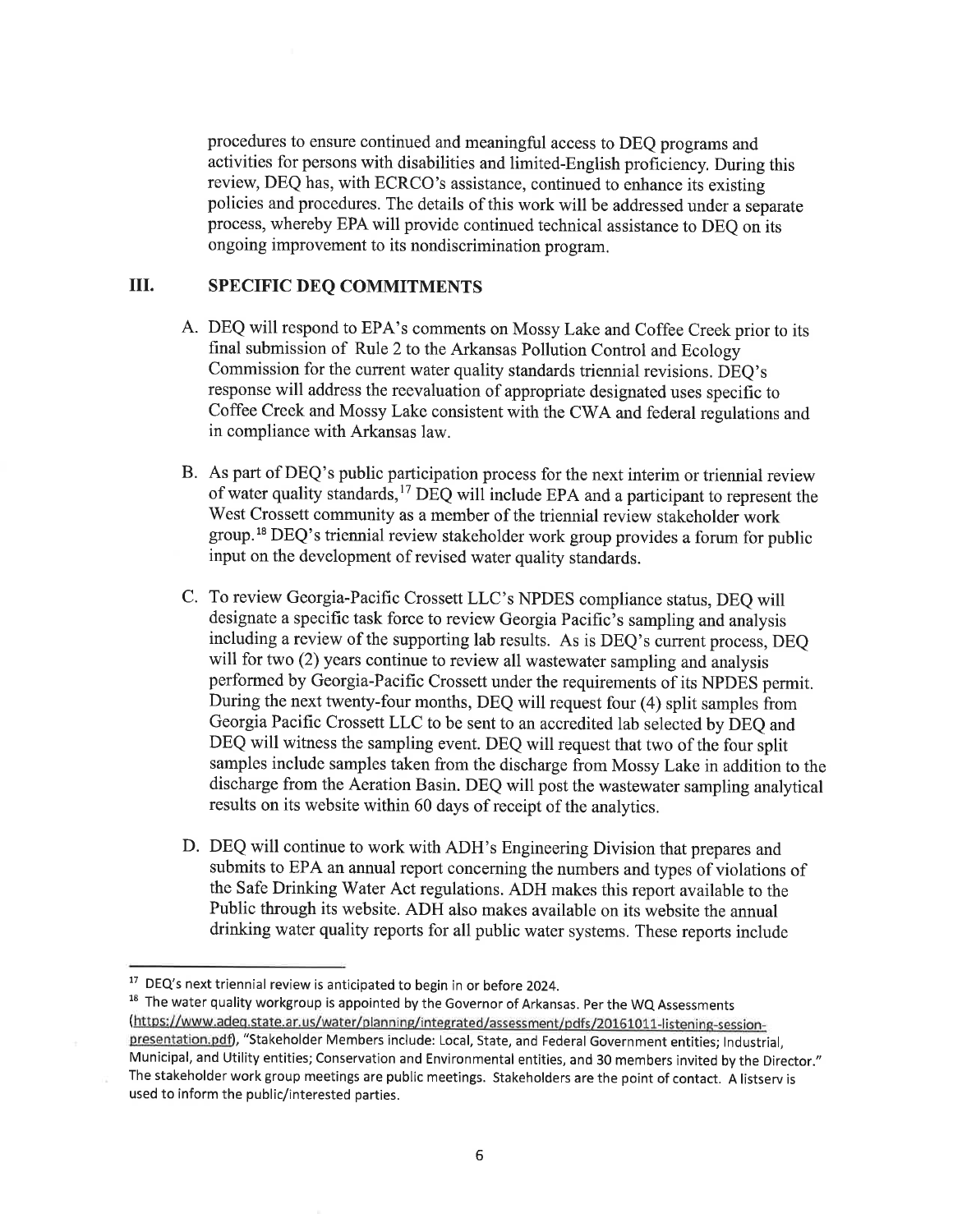public water systems' reported monitoring data and explanation of contaminants of concerns in accordance with state and federal laws. The water quality data from all five (5) public water systems in the Crossett area canbe found on ADH's website. ADH also provides drinking water information for each community public water system in Arkansas. DEQ will assist ADH, as appropriate, and provide a link on DEQ's website to these ADH resources within 60 days of the signing of this Agreement.

- E. DEQ will continue to work to finalize reissuance of the Georgia Pacific Crossett LLC NPDES permit to conform with the requirements of the CWA and federal regulations in concert with EPA (Region 6). If Georgia-Pacific Chemicals LLC and Georgia-Pacific Consumer Operations LLC must obtain federal or state permits for any compliance obligations under the Amended Consent Decree, DEQ will continue to work to finalize the issuance of those permits, as appropriate. DEQ will post the Georgia Pacific Crossett LLC NPDES permit application, and final permit on its website within 60 days of approving the NPDES permit.
- F. It is DEQ's and EPA's understanding that odor reductions, particularly those related to hydrogen sulfide and other sulfur compounds, will continue due to changes to and elimination of certain processes at the facility. DEQ will continue to encourage Georgia-Pacific Crossett LLC to institute BMPs and work with Georgia-Pacific Crossett LLC to authorize changes at the facility that reduce odor. As part of any proposed maintenance or changes at the facility's wastewater treatment system, DEQ will require the Georgia-Pacific Crossett LLC to submit an Odor Management Plan to address odor that could result from that work. DEQ will make that plan available to the public through DEQ's website and provide an opportunity for the community to participate in an informational meeting about the plan.
- G. DEQ will work with the Settling Defendants to implement the May 18,2020 Amended Consent Decree's injunctive relief and SEPs. DEQ will post the semiannual progress report on its website within 30 days of receipt.
- H. DEQ will provide periodic updates to the public about (1) the SEPs described in the May 18, 2020 ACD that was entered into by the United States of America, DEQ , and Settling Defendants; (2) the Settling Defendants' compliance status, and (3) any information provided to DEQ by ADH that identifies health concerns for Crossett citizens. DEQ will continue to evaluate, according to their EPA-approved Compliance Monitoring Strategy, the Georgia-Pacific, LLC Crosseff, AR facility's industrial processes, management of waste streams, and compliance of permitted operations, conduct appropriate multi-media inspections, and provide updates to the community regarding the facility's environmental performance. DEQ's first update will include information about how the changes at the facility have eliminated many of the sources that could contribute to the odor and air quality concerns expresses by the residents of Crosseff. DEQ will submit this first update within 180 days of the signing of this Agreement, and DEQ will present this first update to the community at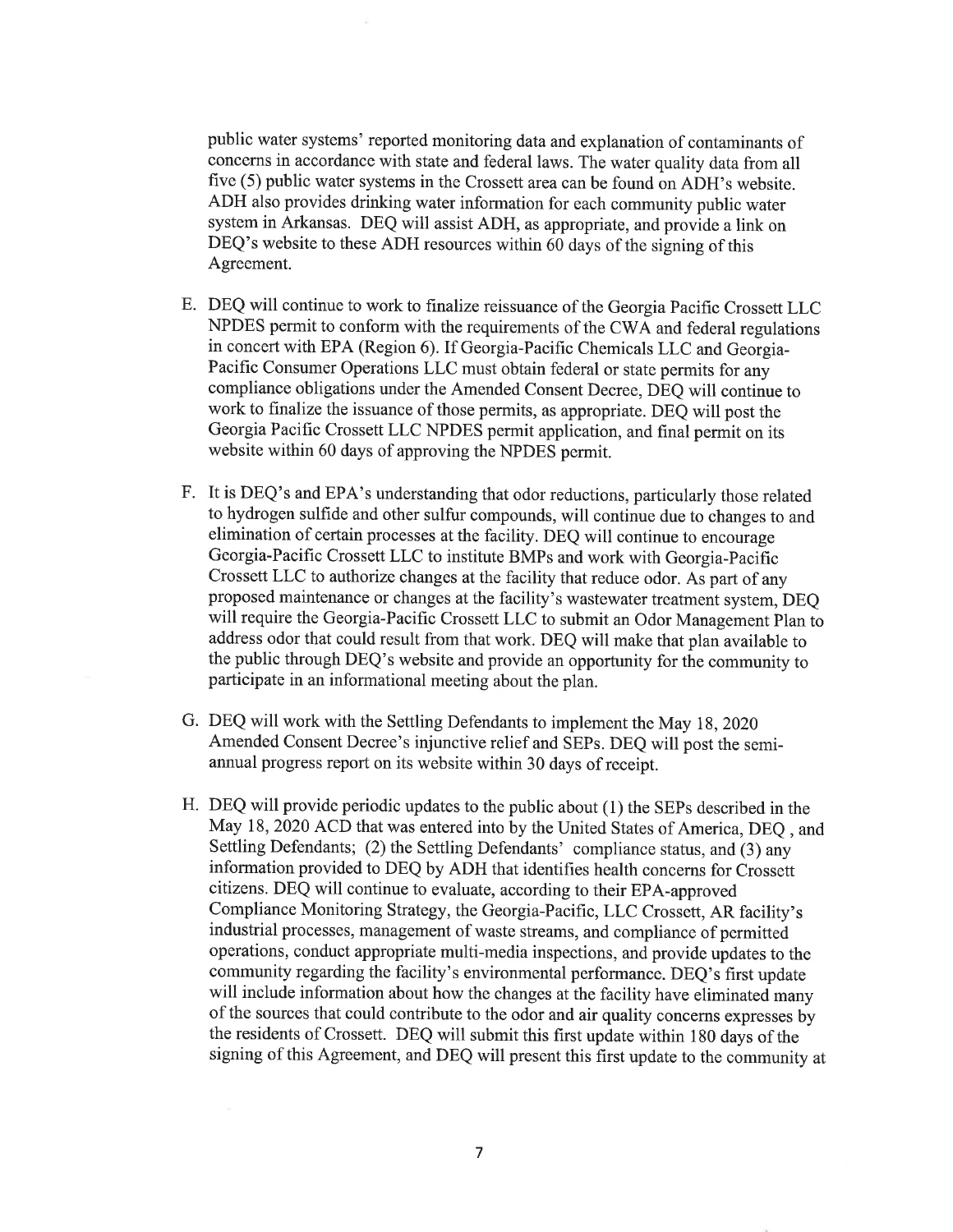the next meeting of the Arkansas Pollution Control and Ecology Commission that occurs after the update has been submitted.

- To further promote public engagement during permitting processes, within 180 days of the signing of this Agreement, DEQ will develop an Email List Subscription (hyperlink sign-up function or radio button) for notices related to Georgia-Pacific Crossett LLC to ensure the interested party receives notification in advance of public meetings, and the interested party receives same day notice of the opening of <sup>a</sup> public comment period and a minimum of 3O-days advance notice of any public hearing on any proposed permitting action. L
- J. Within 180 days of the signing of this Agreement, DEQ will develop online tutorials on how to access permitting information and monitoring data through its website and on the utilization of the DEQ reporting application for mobile devices.
- K. Within 180 days of signing the Agreement, DEQ will request that the Arkansas Department of Emergency Management (ADEM) facilitate community training and public safety awareness for the City of Crossett, AR. DEQ will request ADEM to coordinate with the City of Crossett to promote the utilization of the lntegrated Public Alert & Warning System (IPAWS) [components of IPAWS: Emergency Alert System (EAS), Wireless Emergency Alerts (WEA), and National Oceanic and Atmospheric Administration (NOAA)1. DEQ will provide periodic updates on its activities related to its communication with ADEM.
- L. Within 180 days of the signing of this Agreement, DEQ will request that ADEM help Ashley County to bolster its local emergency planning committee (LEPC). DEQ wiil provide technical assistance and guidance to Ashley County, as appropriate. DEQ will provide periodic updates on its activities related to its communication with ADEM.
- M. To enhance protections in the community, within 180 days of the signing of this Agreement, DEQ will encourage Georgia-Pacific to work with ADEM and Ashley County through its public/private partnership program to assist with the planning and preparedness for, or mitigate damages resulting from man-made or nafural disasters.

#### IV. GENERAL

- A. In consideration of DEQ's implementation of commitments and actions described in Section III of this Agreement, EPA will end its investigation of the complaint in EPA Complaint No. 27R-16-R6 and not issue a decision containing findings on the merits of this complaint.
- B. EPA will, upon request, provide technical assistance to DEQ regarding any of the civil rights obligations previously referenced.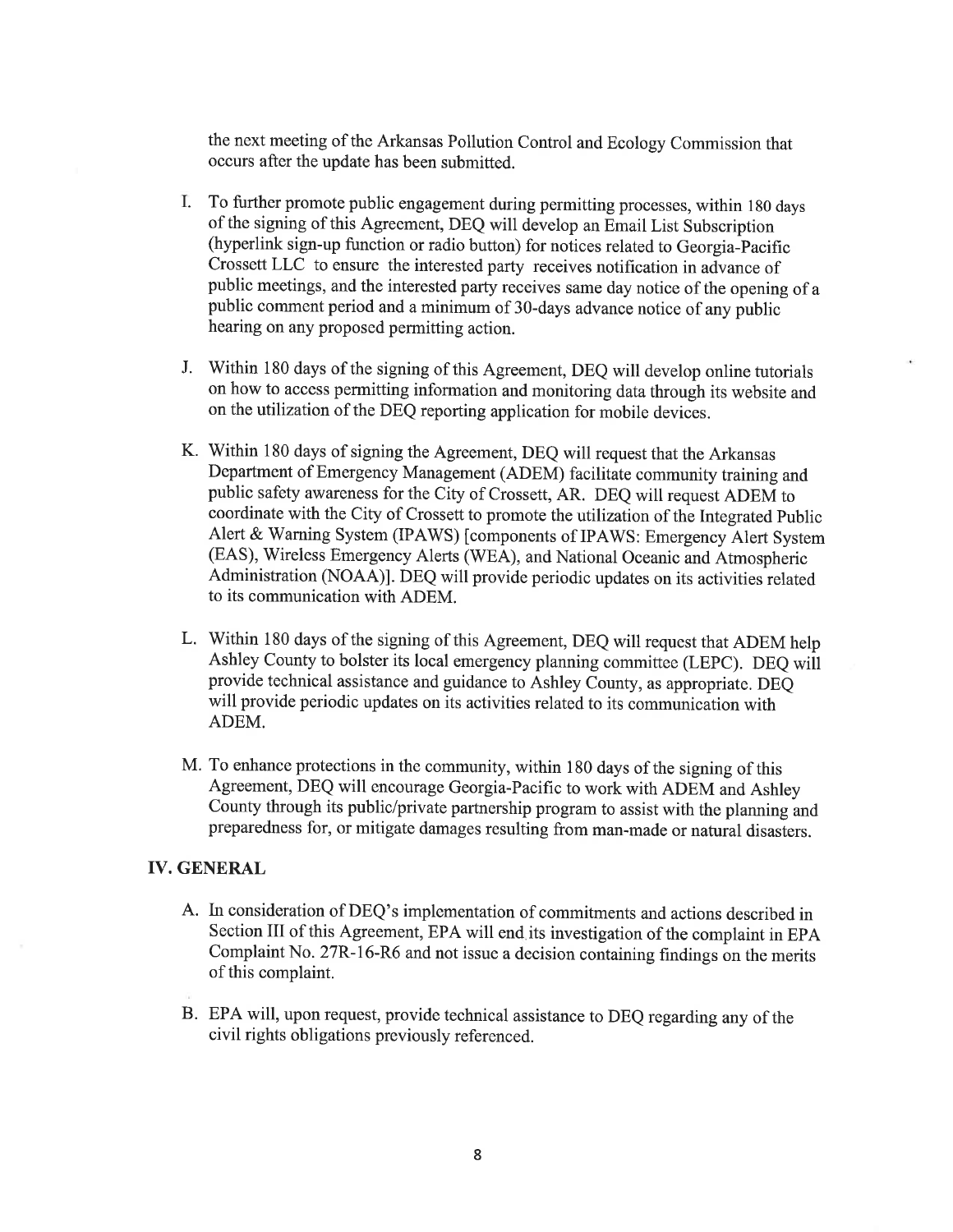- C. Within 60 days of completion, DEQ will document to EPA the completion status of each commitment identified under Section III A-L consistent with the timeframes in Section III A-L by certified mail to the Director, EPA External civil Rights Compliance Office (Mail Code 2310A), 1200 Pennsylvania Avenue N.W., Washington D.C.20460.
- D. Within 60 days of receipt, ECRCO will review and provide feedback about any documentation submitted by DEQ demonstrating completion of each commitment (e.g., evidence of the development of a notice of non-discrimination designation of the non-discrimination coordinator, development of grievance procedures and LEP plan, etc.) and will provide an assessment as to whether the documentation satisfies the commitment.

# V. COMPUTATION OF TIME AND NOTICE

- A. As used in this Agreement, "day" shall mean a calendar day. In computing any period of time under this Agreement, where the last day would fall on a Saturday, Sunday, or federal holiday, the period shall run until the close of business of the next working day.
- B. Service of any documents required by this Agreement will be made personally, by certified mail with return receipt requested, or by any reliable commercial delivery service that provides written verification of delivery.
- C. Electronic documents submitted by DEQ to EPA via email will be sent to the following email address: Dorka.Lilian@epa.gov. Documents submitted by DEQ to EPA shall be sent to the Director, U.S. EPA External Civil Rights Compliance Office, Office of General Counsel (Mail Code 2310A), 1200 Pennsylvania Avenue N.W., Washington D.C.20460.
- D. Documents submitted by EPA to DEQ will be sent to the Director of the Arkansas Department of Environmental Quality at 5301 Northshore Drive; North Little Rock, AR 72118-5317.

### VI. EFFECT OF THE AGREEMENT

- A. DEQ understands that by signing this Agreement, it agrees to provide data and other information in a timely manner in accordance with the reporting requirements of this Agreement. Further, DEQ understands that during the monitoring of this Agreement, if necessary, EPA may visit DEQ, interview staff, and request such additional reports or data as are necessary for EPA to determine whether DEQ is fulfilling the terms of this Agreement.
- B. DEQ understands that EPA will continue to monitor this Agreement until EPA determines that DEQ has fully implemented this Agreement, and that a failure to